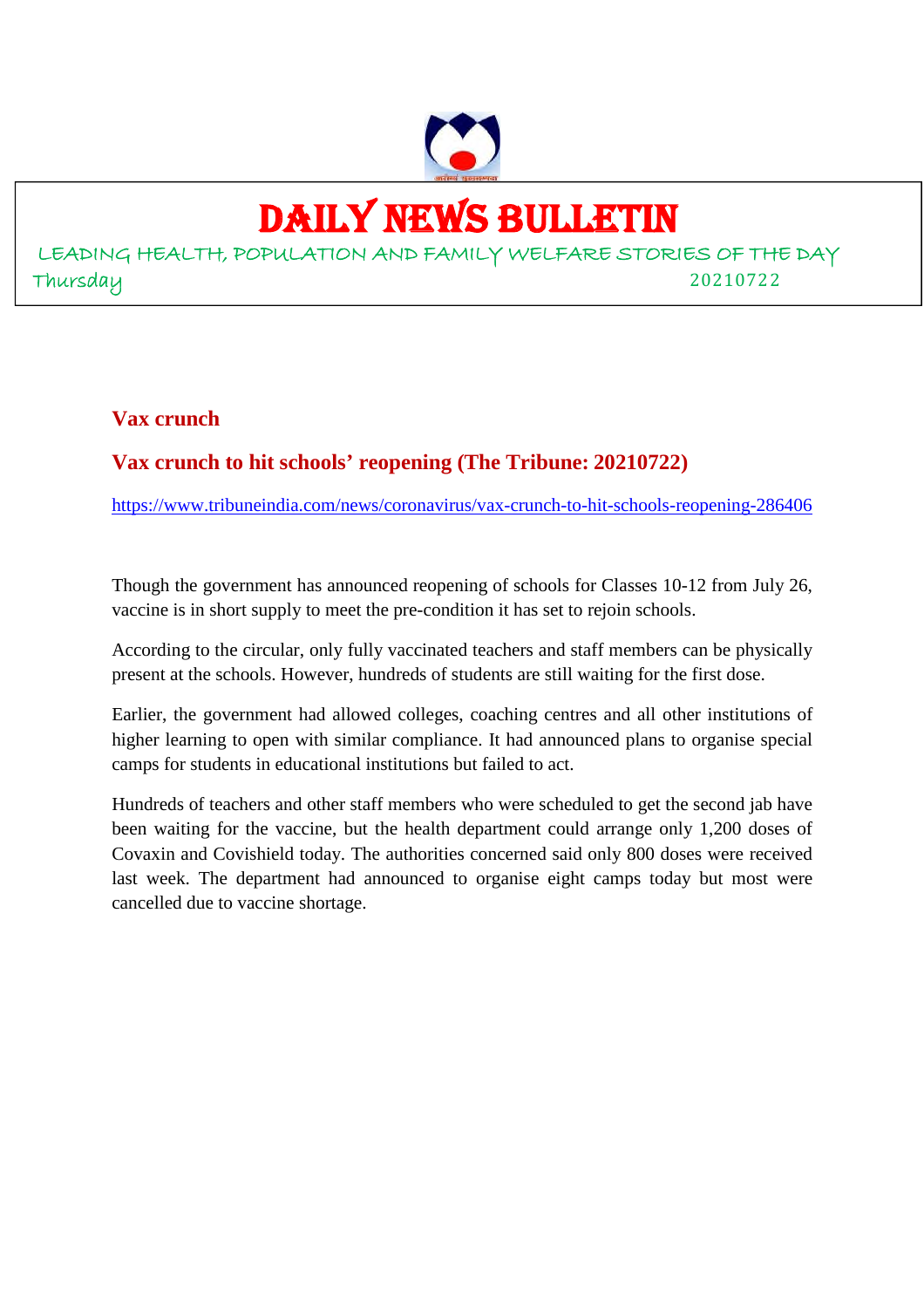#### **Covid, health infrastructure**

### **Centre: Approved Rs 40,000 crore for Covid, health infrastructure (The Tribune: 20210722)**

https://www.tribuneindia.com/news/coronavirus/centre-approved-rs-40-000-crore-for-covidhealth-infrastructure-285976

Centre: Approved Rs 40,000 crore for Covid, health infrastructure

The government today informed the Lok Sabha that it had approved nearly Rs 40,000 crore for prevention of Covid-19 and enhancing health infrastructure in the country, in addition to funds allocated under the National Health Mission. - File photo

The government today informed the Lok Sabha that it had approved nearly Rs 40,000 crore for prevention of Covid-19 and enhancing health infrastructure in the country, in addition to funds allocated under the National Health Mission.

Responding to a written question by BJP members Dilip Saikia and Ramesh Chander Kaushik in the House, MoS for Home Nityanand Rai said as informed by the Ministry of Health and Family Welfare, the Centre had been providing required technical and financial assistance to all states and UTs for strengthening their healthcare system.

This, the minister said, included management of the Covid-19 public health challenge, from time to time, and the financial assistance to states and UTs is provided under the National Health Mission (NHM). During 2019-20, funds to the tune of Rs 1,113.21 crore were released to states and UTs towards management of Covid-19, over and above their normal resource envelope under the NHM, he added.

Further, the Centre has approved the "India Covid-19 Emergency Response and Health System Preparedness Package" and Rs 15,000 crore was provided under it in April 2020 with an objective to prevent, detect and respond to the threat posed by Covid-19.

'No discrimination in vax allocation'

New Delhi: Brushing aside allegation of discrimination in allocation of vaccines, Health Minister Mansukh Mandaviya on Tuesday said the ministry supplied vaccines as per a state's population. During a discussion in the Rajya Sabha, Mandaviya said states were given vaccine availability projections 15 days in advance. tns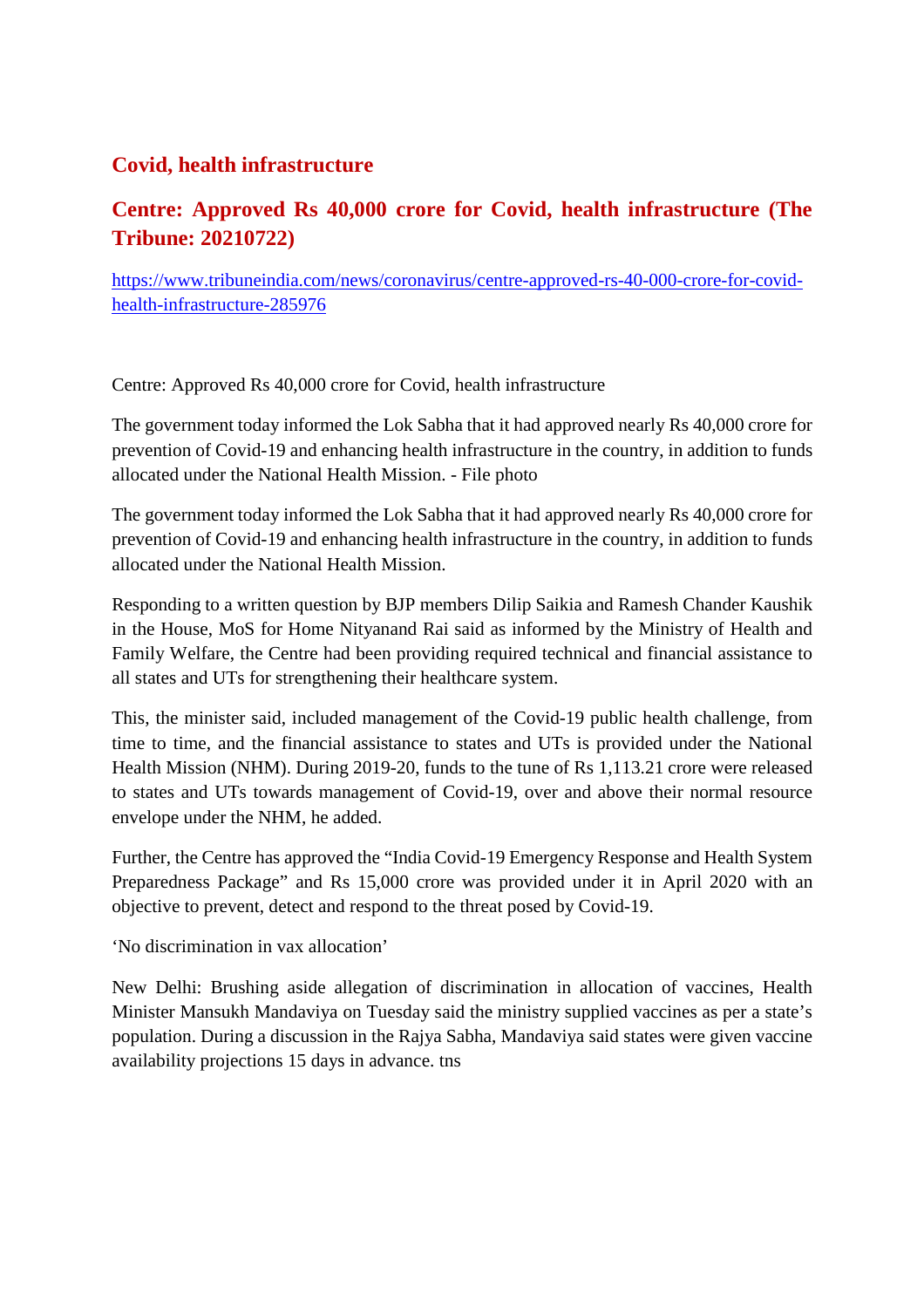#### **Oral hygiene**

#### **Oral hygiene must to prevent black fungus, say experts (The Tribune: 20210722)**

https://www.tribuneindia.com/news/coronavirus/oral-hygiene-must-to-prevent-black-fungussay-experts-286100

Oral hygiene must to prevent black fungus, say experts

The Asian Society of Oral an Maxillofacial Pathology (ASOMP) organised a webinar titled 'COVID-19 and Oral & Systemic Mycoses' for creating awareness regarding different types of fungal infections spread by the virus.

Eminent scholar and clinical expert Prof Lakhsman Samaranayake, the foremost authority on oral fungal infections, was a keynote speaker. Dr Simarpreet Sandhu, general secretary of ASOMP, along with Dr Ranganath K, chief, ASOMP, moderated the session.

Over 300 doctors across different countries, including Argentina, Indonesia, the UK and others attended the webinar. The lecture highlighted on the possibility of outbreaks of severe fungal infections in the healthcare facilities managing patients. The doctors opined that symptoms of mucormycosis or black fungus can range from bad breath to loose teeth. It's necessary that doctors advise patients, who have recovered from Covid-19, to go for regular oral check-ups.

Dr Samaranayake said more has to be done for those patients who have diabetes. He stressed on the importance of personal and oral hygiene for prevention of mucormycosis or black fungus infection. — TNS

#### **Antibodies in 67% population**

**Antibodies in 67% population, 40 cr still vulnerable, says ICMR (The Tribune: 20210722)**

https://www.tribuneindia.com/news/coronavirus/antibodies-in-67-population-40-cr-stillvulnerable-says-icmr-285987

50% kids exposed to virus; sero positivity high in those jabbed

Antibodies in 67% population, 40 cr still vulnerable, says ICMR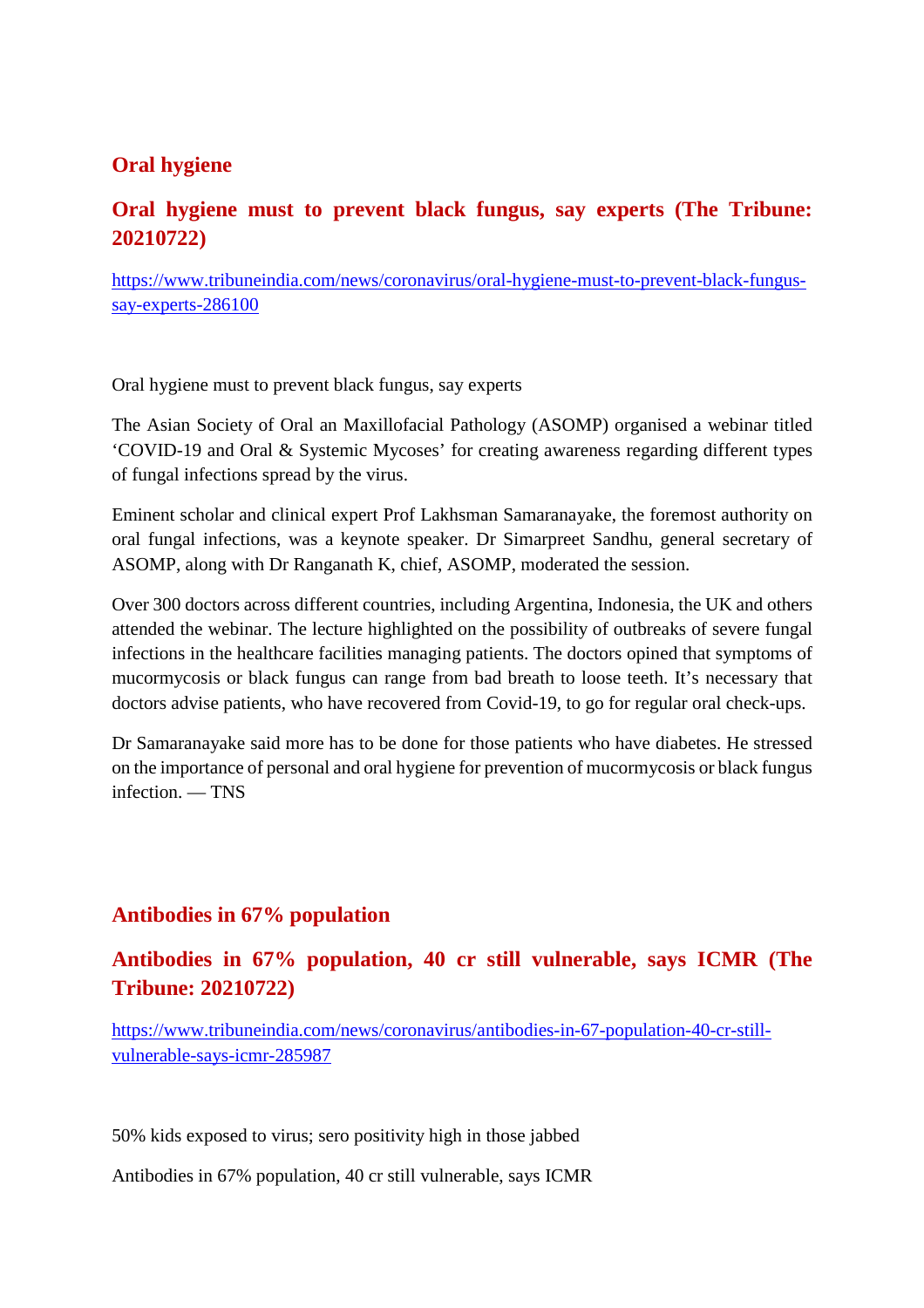Two-thirds of the country's population above the age of 6 have contracted the Covid-19 infection, but around 40 crore people are still vulnerable, reveals the ICMR's latest national sero survey. - File photo

Two-thirds of the country's population above the age of 6 have contracted the Covid-19 infection, but around 40 crore people are still vulnerable, reveals the ICMR's latest national sero survey. It shows 67.6 per cent people above 6 years of age have developed antibodies to the virus, indicating past infection.

Balram Bhargava, Director General, ICMR

Open primary schools first

Children can handle viral infections better. Our advice will be to open primary schools first and then secondary sections.

Over half of the children surveyed were sero-positive and showed infection, with the ICMR advising the state governments to open primary schools first provided all school staffers have been fully vaccinated.

"Children can handle viral infections better. Younger children have lesser ace receptors in the lungs, which the virus uses to bind to the cells. The survey tells us that the level of exposure of children is almost the same as adults. Moreover, the Scandinavian nations didn't close primary schools through any Covid wave. Our advice would be to open primary schools first and then the secondary sections, but all school staffers must be fully vaccinated," said Balram Bhargava, Director General, ICMR.

The survey shows that a higher proportion of vaccinated people have antibodies. "The sero positivity was 62.3 per cent among the unvaccinated, 81 per cent in those with one vaccine dose and 89.8 per cent in people with both doses," he said. The survey covered 28,975 people across 70 districts in 21 states.

#### **Delta took over Alpha**

#### **Delta took over Alpha in April, shows genome sequencing in Punjab (The Tribune: 20210722)**

https://www.tribuneindia.com/news/coronavirus/delta-took-over-alpha-in-april-showsgenome-sequencing-in-punjab-286407

Delta took over Alpha in April, shows genome sequencing in Punjab

Health officials collect a swab sample of a suspected patient in Nawanshahr. file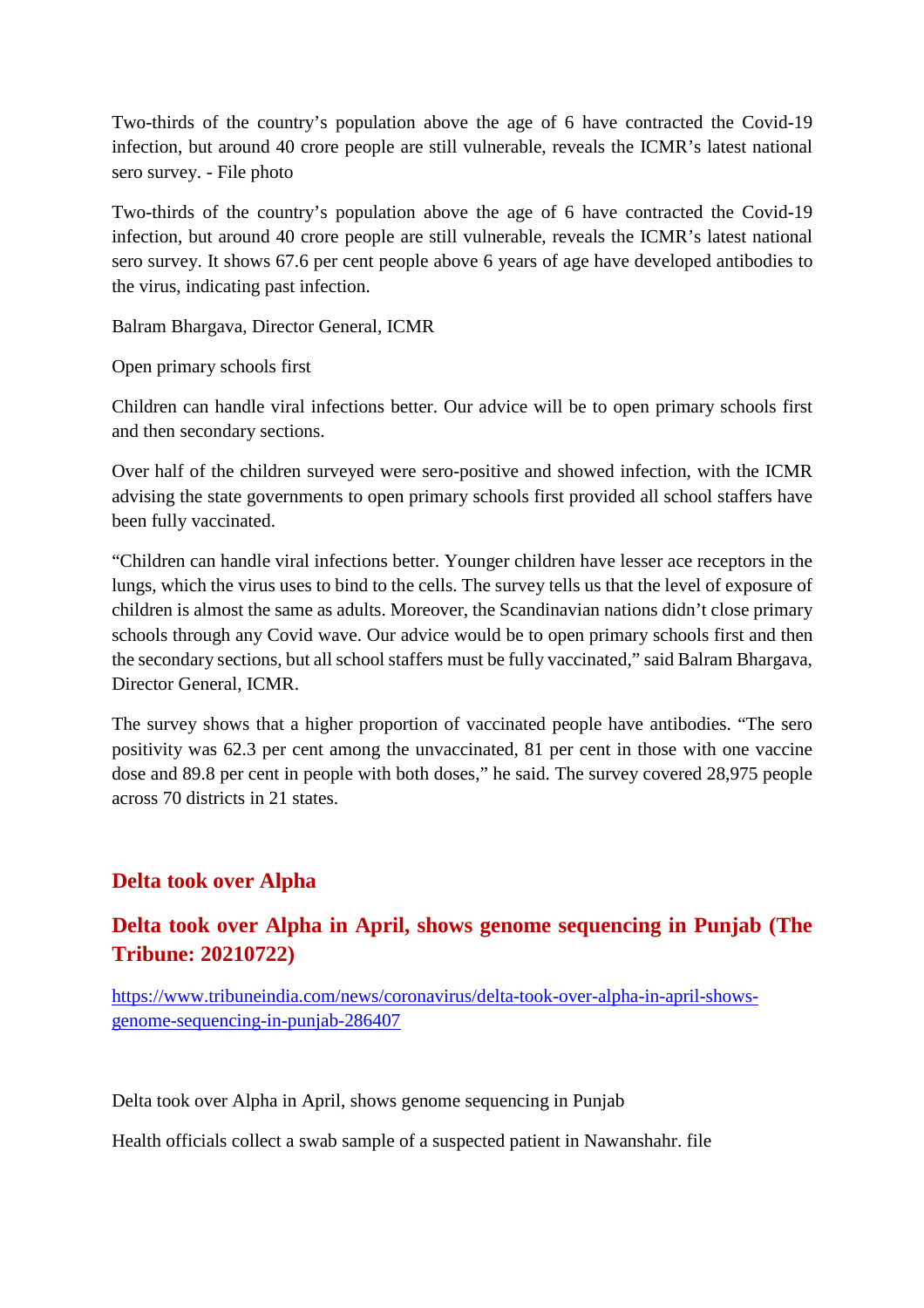The original virus has been practically replaced by new variants in Punjab, genome sequencing over the past few months have shown.

A month-wise whole genome sequencing has shown that more than 90 per cent is a variant of concern. The further investigation revealed that the Delta variant remained predominant even in the month of June this year.

Even during the Covid review meeting chaired by Chief Minister Captain Amarinder Singh, the new variants were a matter of concern. However, after two cases reported in the month of June, no new cases of the Delta-Plus variant have been reported so far.

As per the genome sequencing data compiled by the state, the Alpha variant dominated the scene till March this year and there was no case of Delta variant till February.

In February, 70 per cent cases of Alpha variant were found, which increased to 95 per cent in March. However, the variant started weakening after March and came down to 40 per cent in April and reduced to just 3.9 per cent in May.

When Alpha was fading away, Delta variant was emerging on the scene. The first case of Delta was detected in the month of March. In March, it made just 0.5 per cent of the variants. And after that, it started dominating the scenario. In April, Delta variant was found in 47 per cent cases taken for genome sequencing against 40 per cent Alpha variant. In May, the number increased to 88 per cent and last month it climbed to 90 per cent.

#### **H5 N! Virus (The Asian Age: 20210722)**

http://onlineepaper.asianage.com/articledetailpage.aspx?id=15724487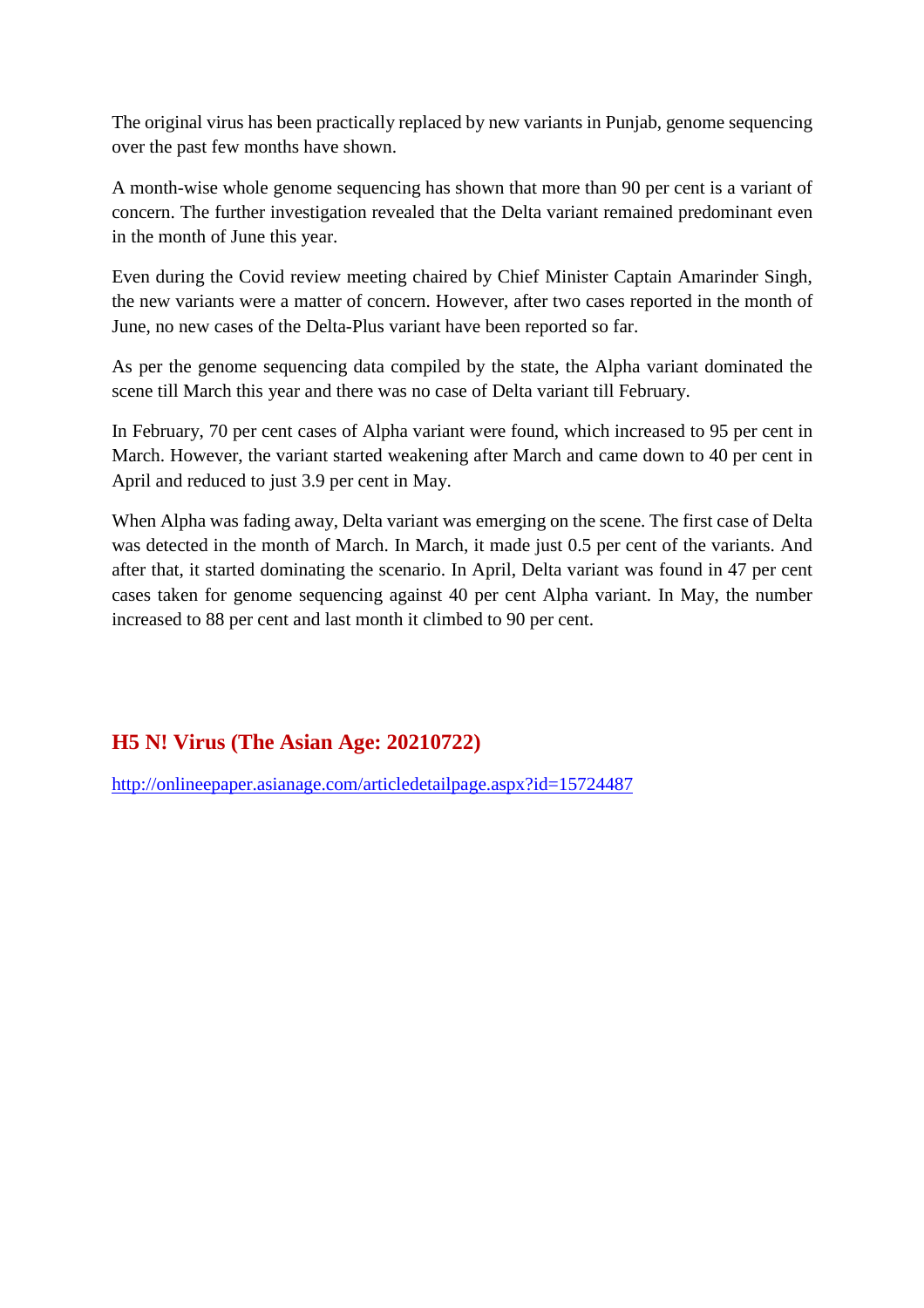## Human-to-human transmission of H5N1 virus very rare: AIIMS

#### **AGE CORRESPONDENT** NEW DELHI, JULY 21

As the country reported the first confirmed case of human death due to Avian influenza, AIIMS chief Dr Guleria Randeep on Wednesday said that humanto-human transmission of the H5N1 virus is very rare and there is no need to panic.

However, there is a need to do contact tracing and also<br>take samples and look for any poultry deaths in the area from where the child who died due to the virus was residing, the AIIMS director said.

A 12-year-old boy from Harvana, who was infected with the H5N1 virus, recently died at AIIMS Delhi, The National Institute of Virology, Pune had confirmed the infection, Dr Guelria said.

"The transmission of the virus from birds to humans is rare and sustained human-to-human transmission of the H5N1 virus has not yet been established and therefore there is no need to panic. But then people working closely with poultry<br>must take precautionary measures and maintain proper personal hygiene," Dr Guleria said.

Dr Neeraj Nischal, an associate professor in the Department of Medicine at AIIMS, said Avian influenza or bird flu is predominately a zoonosis, and there is no evidence of sustained human-to-human transmission so far. "Although few<br>isolated family clusters have been reported, transmission in these clusters may have occurred through common exposure and in rare situation a very close physical contact; there is no evidence of human-to-human transmission via small-particle aerosols," he said.

"Serologic surveys have

not found evidence of asymptomatic infections among contacts of active cases and nosocomial transmission to healthcare workers has not been documented." Dr Nischal said.

There is no need to worry if one is eating properly cooked poultry products. There is no evidence so far that it can be spread to people through properly cooked The virus food. gets destroyed when the food is cooked at high temperature.<br>One should avoid contact with infected poultry, especially ill or dying chickens," he said.

Dr Guleria said in the past when H5N1 avian flu influenza cases were reported from poultry, culling of poultry in those areas has been done to prevent the spread of infection and tackle it early. The H5N1 is usually transmitted to poultry through migratory birds, he said.

#### Vaccine (The Asian Age: 20210722)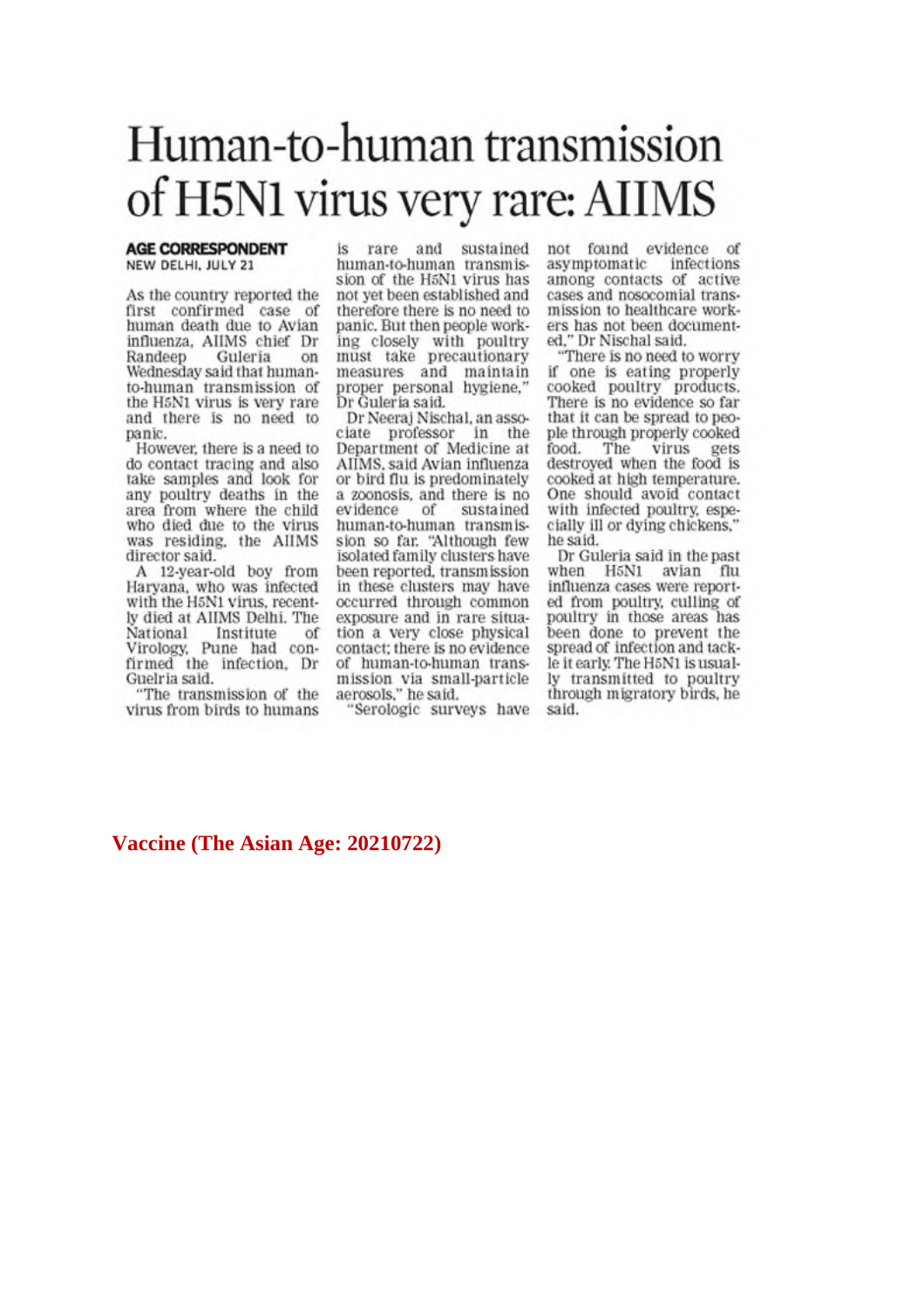# **THE ASIAN AGE**

## **22 JULY 2021**

# With crores vulnerable, vaccines key to safety

he results of the fourth national sero-survey of the SARS-CoV-2 The results of the fourth harlonal service region to the virus that causes Covid-19 has very little to offer Indians by the way of a sense of confidence, leave alone complacency. For the Let optimist, it says 67.33 per cent of the population — two persons in every three — aged above six years have antibodies in them against the virus, but the hard fact is that the rest, about 40 crore people, are vulnerable to the pandemic.

The survey, held among 28,975 people in 70 districts in 20 states in June and July this year, indicates that the spread of the virus has been quite<br>fast in the county in the second wave. While only 0.7 per cent of the population tested positive for the antibody in the first survey conducted in May-June last year, the figure became 7.1 per cent in August-September. However, from 24.1 per cent during the third survey in December-January (2020-2021), it has now leapfrogged into 67 per cent, a three-time growth.

The key takeaway of the survey, as per the Indian Council for Medical

The spread of the virus has been wider in the areas that had the least coverage of the vaccination programme

Research (ICMR) that conducted it, is that the spread has been wider in the areas that had the least coverage of the vaccination programme. That the vaccine is the best tool against the spread of the pandemic has been widely accepted and reports from the world over stand testimony to it. The US, which has inoculated<br>almost half of its population, has been witnessing the fourth wave of the pandemic now — the average daily caseload this week is double that was reported two weeks ago. Reports say the

pandemic wreaks havoc in the areas which have been least covered by vaccination. Besides, 85 per cent of the new cases have been caused by the delta variant of the virus.

These experiences leave the Indian government and the people with little option but to be extremely alert. The Union government, in association with the states, has to reignite the vaccination programme to cover the entire population before December 31 this year, the deadline it has set<br>itself. This is because only 6.3 per cent of the total population has been vaccinated fully and 24 per cent administered one dose as of now. Worse, the vaccination programme has shown signs of a fatigue of late despite an occasional spike — the daily average vaccination has now fallen to about 34 lakh doses against the required 87 lakhs. Shortage of the doses, reported from several states, has not been addressed yet. The government has been promising that the production and availability of the vaccines will pick up in a couple of months but we do not have tangible data yet to justify the same.

Covid-appropriate behaviour is as key a tool against the virus as the vaccine. However, it is observed more in its breach than adherence. Prime Minister Narendra Modi himself has cautioned against crowding in marketplaces and tourist destinations. The government will have to reinvigorate an awareness campaign on this count, too, for, 40 crore is not a small number when it comes to population.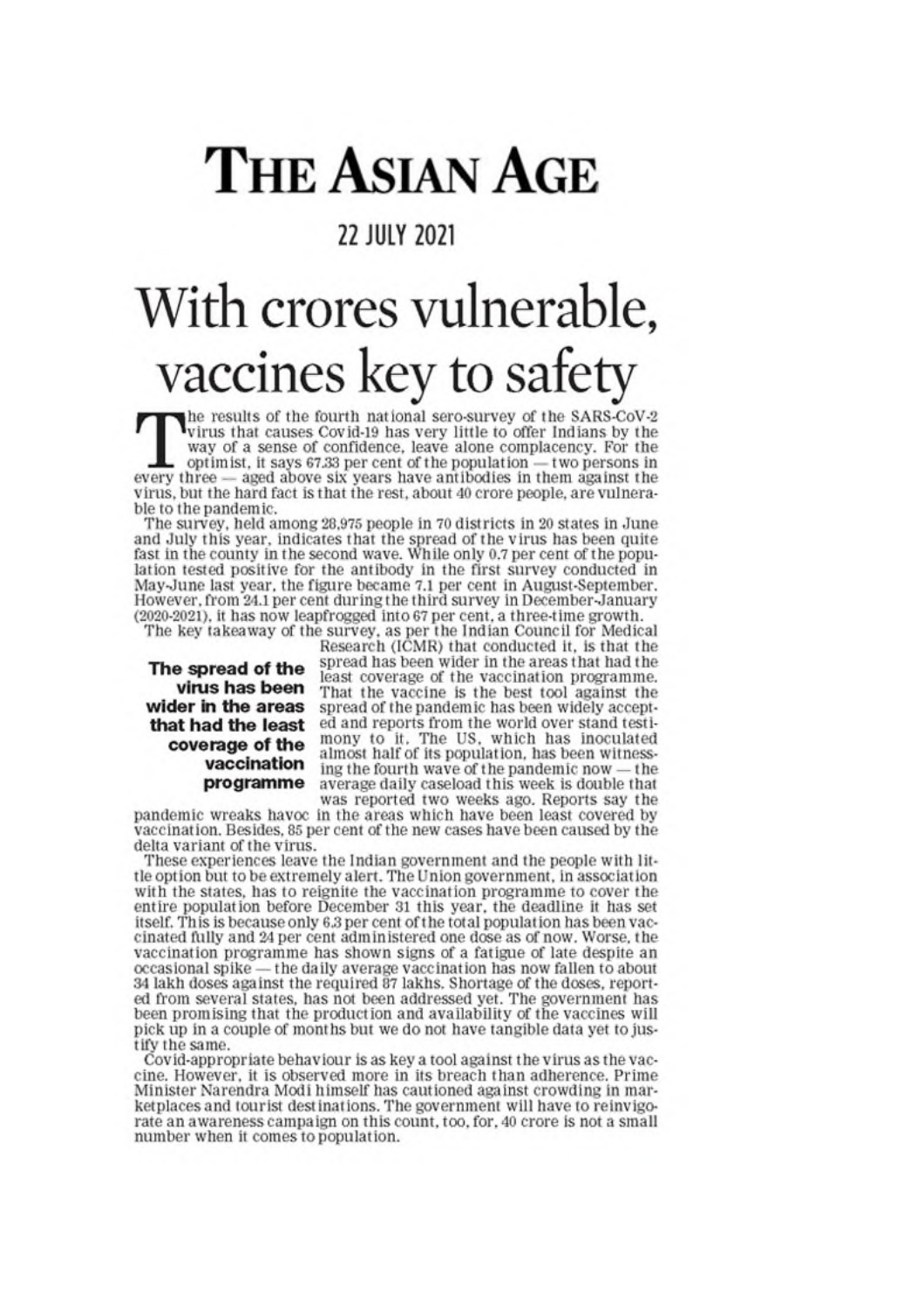#### **Health tips**

## **Health tips: Dietitian shares 5 things that don't help the immune system (The Indian Express: 20210722)**

https://indianexpress.com/article/lifestyle/health/dietitian-immune-system-immunity-badhabits-vitamind-sleep-exercise-7409075/

According to dietitian Mansi Padechia, there are some "toxic habits" that impact our immune system -- know about them here

immunity, what to do for immunity, common mistakes in immunity, lack of exercise hampers immunity, indianexpress.com, how to build immunity, what hampers immunity,Here's why you should get rid off toxic habits that impact your immunity. (Source: Getty Images/Thinkstock)

Amid pandemic, people have tried various ways to build immunity — whether it is eating clean, maintaining a strict workout routine or trying various homemade kadha concoctions. But did you know that some common habits can, in fact, take away from all the hard work put it? Dietitian Mansi Padechia recently shared a post on Instagram talking about the important things one should keep in mind to not let the body's immunity drop.

"Our body shows signs of a strong immune system pretty often. One example is when you get a mosquito bite. The red, bumpy itch is a sign of your immune system at work. The flu or a cold is a typical example of your body failing to stop the germs/bacteria before they get in," she mentioned.

Describing how one can know whether the immune system is working or not, she said, "When you recover from the cold or flu, it's proof that your immune system was able to eliminate the invader after learning about it and reacting to its defense. If your immune system did nothing, you would never get over the cold, or anything else for that matter. When you are sick, your body isn't able to perform at its full potential."

#### **COVID-19 tragedy**

#### **Dealing with denial: On playing down the COVID-19 tragedy (The Indian Express: 20210722)**

https://www.thehindu.com/opinion/editorial/dealing-with-denial-the-hindu-editorial-onplaying-down-the-covid-19-tragedy/article35454701.ece

India must not play down the COVID-19 tragedy, as that would hurt public confidence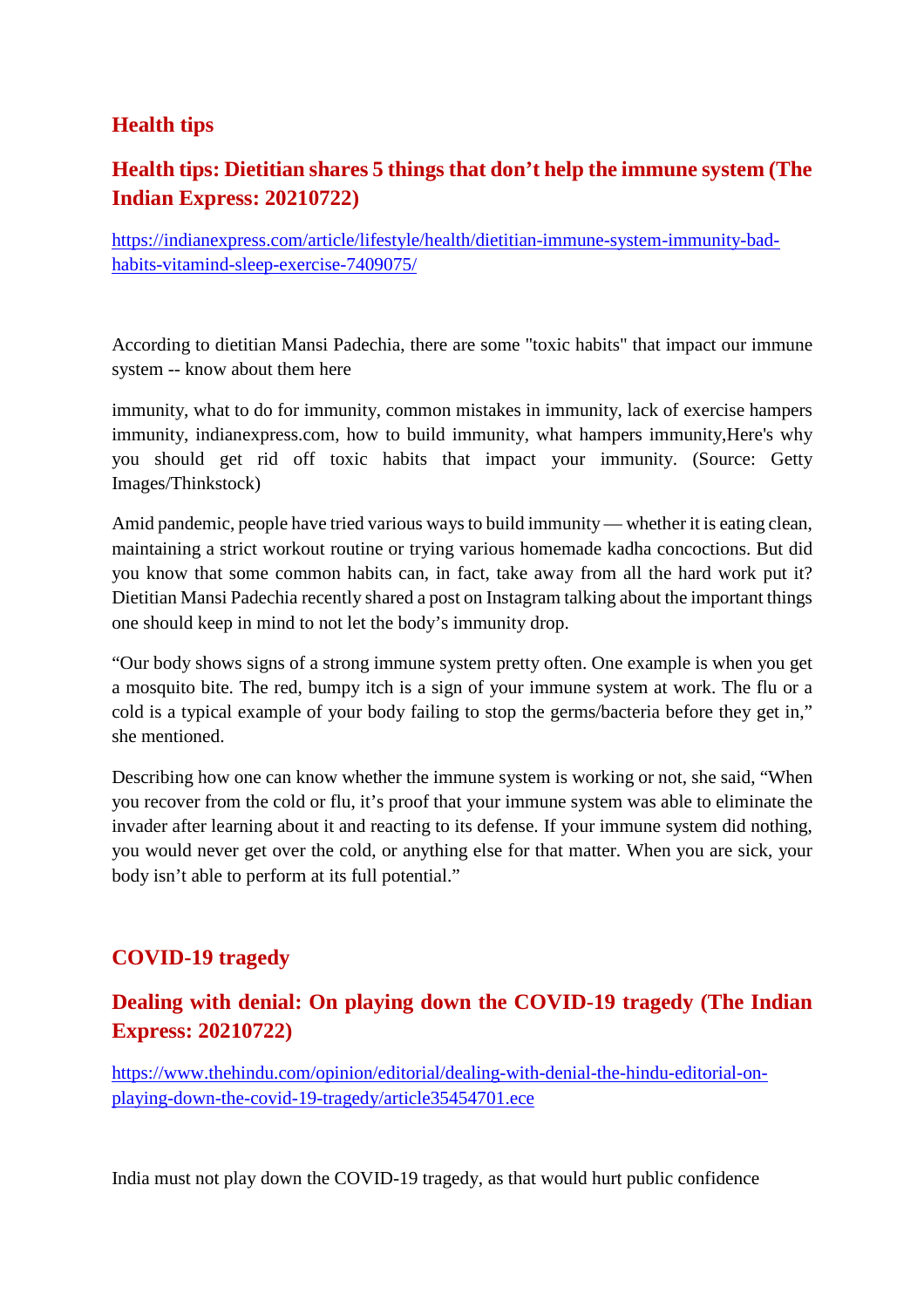A touchy topic for the Centre and States has been the counting of the dead

#### **COVID-19 in type-2 diabetics**

### **Study sheds light on intensity of COVID-19 in type-2 diabetics (The Hindu: 20210722)**

https://www.thehindu.com/sci-tech/health/study-sheds-light-on-intensity-of-covid-19-in-type-2-diabetics/article35456436.ece

High three-month average sugar levels cited as a clear predictor of severity

A retrospective observational study done in persons with the COVID-19 infection has drawn a clear association between high three-month average

#### **Drug regulatory system**

## **Serum Institute writes to Union Health Minister proposing reforms in drug regulatory system (The Hindu: 20210722)**

https://www.thehindu.com/sci-tech/health/serum-institute-writes-to-union-health-ministerproposing-reforms-in-drug-regulatory-system/article35446471.ece

Prakash Kumar Singh, Director, Government and Regulatory Affairs at Pune-based SII, in a letter, referred to a gazette notification by the Union Health Ministry on May 18, 2020

World's largest vaccine manufacturer by volume, Serum Institute of India (SII) has written to Union Health Minister Mansukh Mandaviya suggesting reforms in the existing drug regulatory system, including allowing manufacturing and stockpiling of non-Covid vaccines while undergoing clinical trial.

#### **COVID-19 vaccination**

#### **COVID-19 vaccination safe for pregnant women (The Hindu: 20210722)**

https://www.thehindu.com/sci-tech/health/covid-19-vaccination-safe-for-pregnantwomen/article35383716.ece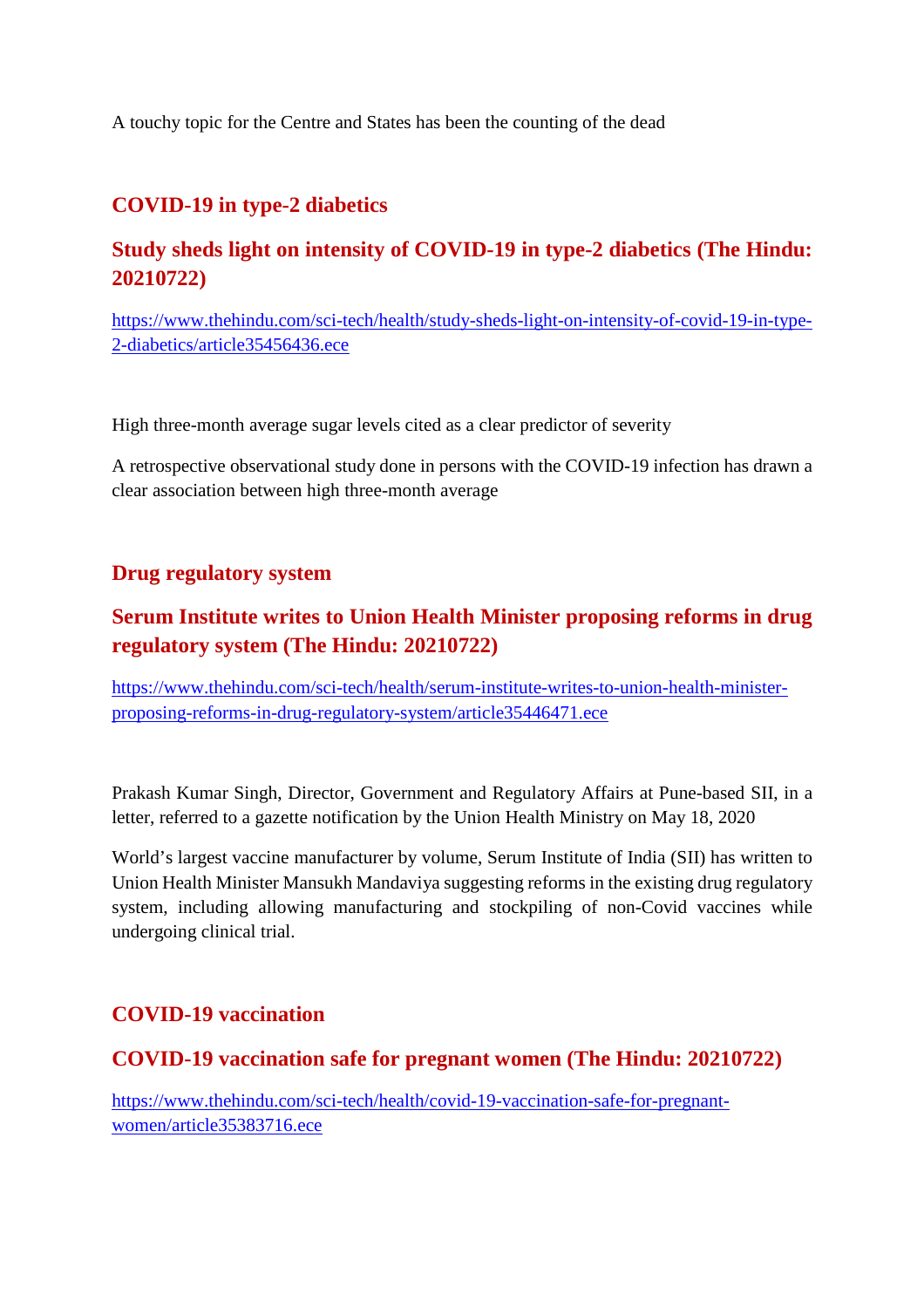In India, based on all that we know, all vaccines currently available are safe and should be used in pregnant women

During pregnancy, the body undergoes many changes, particularly, those driven by hormonal levels and in immune system function that are intended to stop

#### **Waiving testing**

## **Waiving testing for the fully vaccinated is ill-considered, says epidemiologist Giridhara Babu(The Hindu: 20210722)**

https://www.thehindu.com/sci-tech/health/waiving-testing-for-the-fully-vaccinated-is-illconsidered-says-epidemiologist-giridhara-babu/article35383800.ece

Vaccinated people can potentially get infected once more and spread the virus to others

On July 14, Maharashtra announced that people who have received both doses of a Covid-19 vaccine can travel to the State by air without a negative RT-PCR

#### **Vaccination (Hindustan: 20210722)**

https://epaper.livehindustan.com/imageview\_936982\_80407394\_4\_1\_22-07- 2021\_0\_i\_1\_sf.html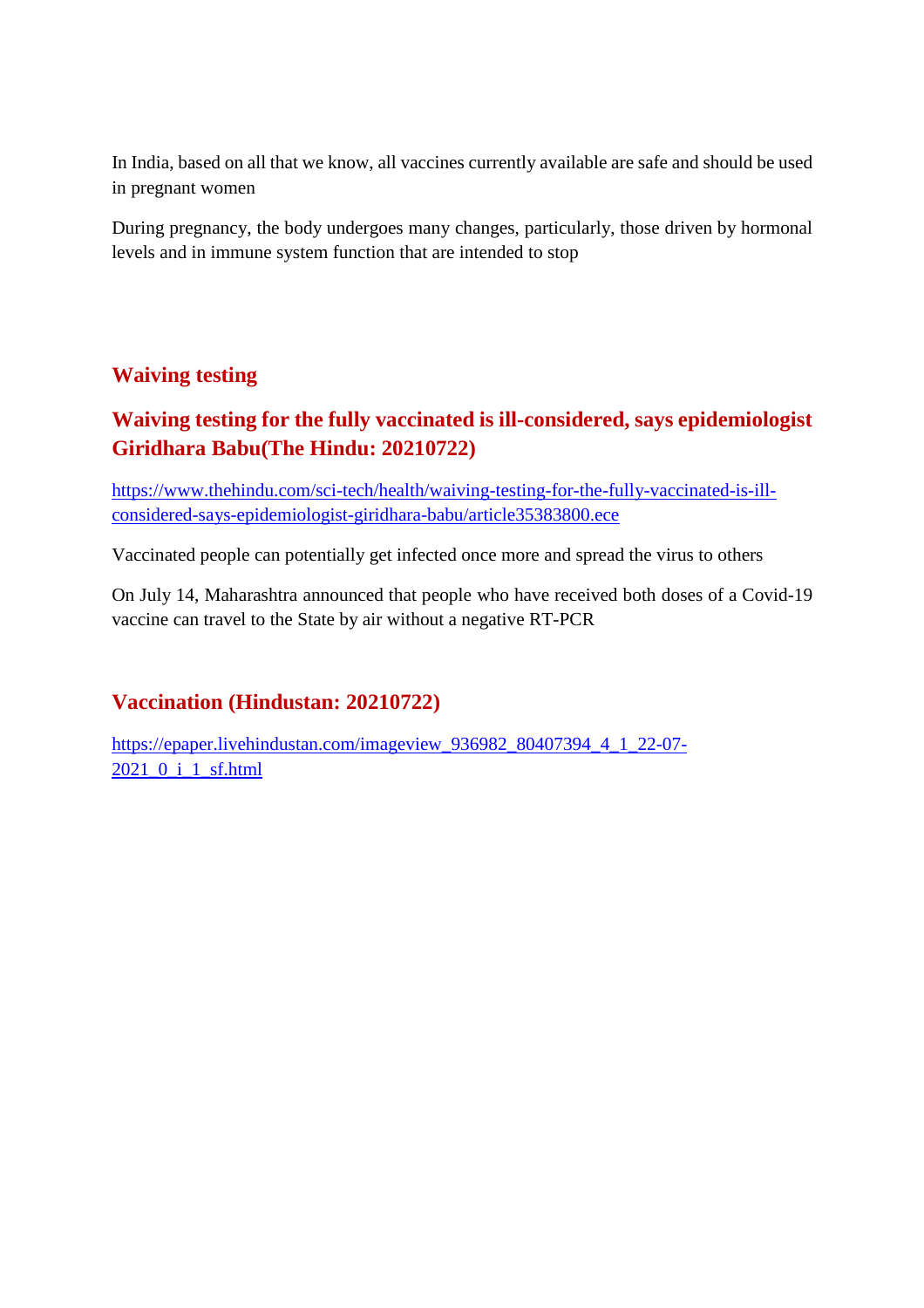

#### Vaccines dose (Hindustan: 20210722)

https://epaper.livehindustan.com/imageview\_936985 80339396 4 1 22-07-2021 3 i 1 sf.html

# 45+ वालों में 51% ने वैक्सीन की दोनों डोज ली

#### गर्भवती महिलाओं को बाल आयोग जागरूक करेगा दिल्ली बाल अधिकार संरक्षण आयोग

(डीसीपीसीआर) ने गर्भवती .<br>महिलाओं और स्तनपान कराने वाली माताओं से टीकाकरण कराने की अपील की है। आयोग इसके लिए महिलाओं को जागरूक भी करेगा ताकि ज्यादा से ज्यादा महिलाओं का टीकाकरण कराया जा सके। महिलाओं को घर में भी जागरूक किया जाएगा। डीसीपीसीआर जिला प्रशासन की मदद से महिलाओं के लिए स्पेशल टीकाकरण केंद्र भी बनाने में जटा है। हाल ही में डीसीपीसीआर की सिफारिश पर सुल्तानपुरी इलाके में ऐसा ही टीकाकरण केंद्र बनाया गया है ।



45 साल से ज्यादा उम्र के गंभीर बीमारी 2993237 और दूसरी डोज लगवाकर से ग्रस्त लोगों का टीकाकरण शुरू हुआ वैक्सीनेशन की प्रक्रिया को पूरी करने था। एक अप्रैल से 45 आयु वाले सभी वाले 1544752 लोग हैं। यानि का टीकाकरण शुरू कर दिया गया। 51.60 फीसदी ने वैक्सीन की दोनों राजधानी दिल्ली में अभी तक खुराक ले ली है। बता दें कि दिल्ली में 9455469 वैक्सीन की कुल डोज लग एक मार्च से 60 साल से अधिक और चकी हैं।



#### नई दिल्ली कार्यालय संवाददाता

दिल्ली में कोरोना से बचाव के लिए वैक्सीन लगाने की प्रक्रिया जारी है। अब तक 94 लाख से अधिक वैक्सीन की डोज लग चुकी है। इसमें 45 से अधिक उम्र वालों में 51 फीसदी लोगों को वैक्सीन की दोनों डोज लग गई है।

दिल्ली कोविड वैक्सीनेशन बुलेटिन के अनुसार 20 जुलाई तक 45 से ज्यादा उम्र वाले लोगों को 4537989 वैक्सीन की डोज लगाई जा चकी है। इसमें पहली